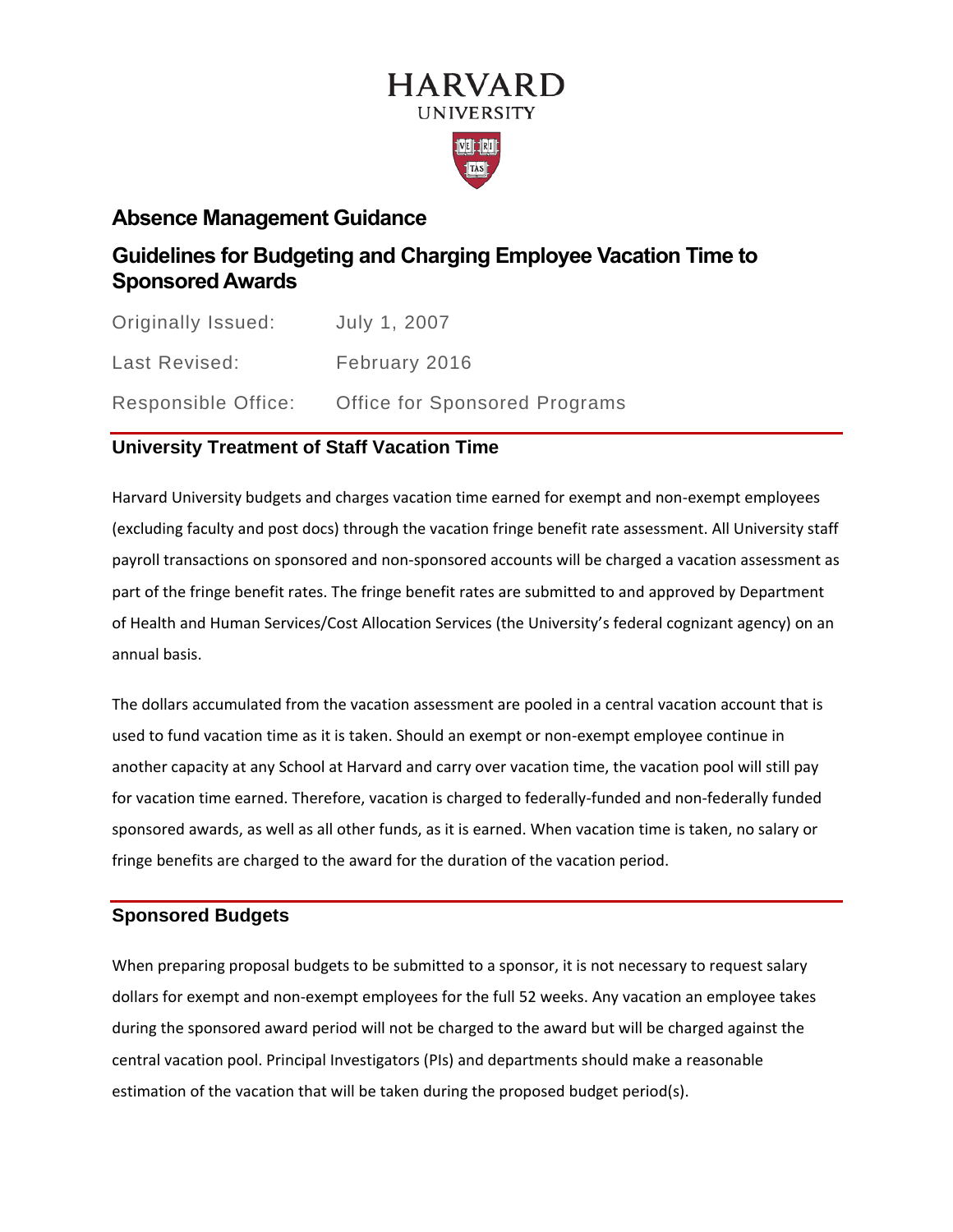For example, based on historical data from payroll, exempt and non-exempt employees take an average of 3 weeks of vacation each year. Therefore, a reasonable budget estimate for a full year budget period would be 49 weeks' salary plus fringe benefits.

The following statement can be included in your budget justification:

• The staff salary expenses in this budget were calculated in accordance with the Harvard Treatment of Paid Absences portion of Section II of its rate agreement negotiated annually with the Department of Health and Human Services. Paid absences for vacation are not claimed as direct charges on sponsored awards and regular salary will carry a vacation fringe as part of the fringe benefit rate assessment to all staff salaries.

#### **Risks**

In order to project the total cost for exempt and non-exempt employee salary to a sponsored award, PIs and departments/local units should account for estimated vacation time to be taken. Additionally, it is acceptable to build in known salary increases or bonuses that are paid in accordance with standard institutional practice. However, in estimating the total salary charges, there is a risk of under-budgeting on the sponsored award if the employee does not take vacation that was earned or budgeted.

Note that the fringe benefit rates used in the budgets of federally sponsored awards must always be the current negotiated rates.

For the National Institutes of Health (NIH) sponsored awards, the NIH salary cap still applies, whether it is budgeted as direct salary costs or vacation time.

## **Additional Information**

It should be noted that the vacation time charge will appear on the current coding string for that individual, but an offsetting vacation pool charge will reimburse that coding string.